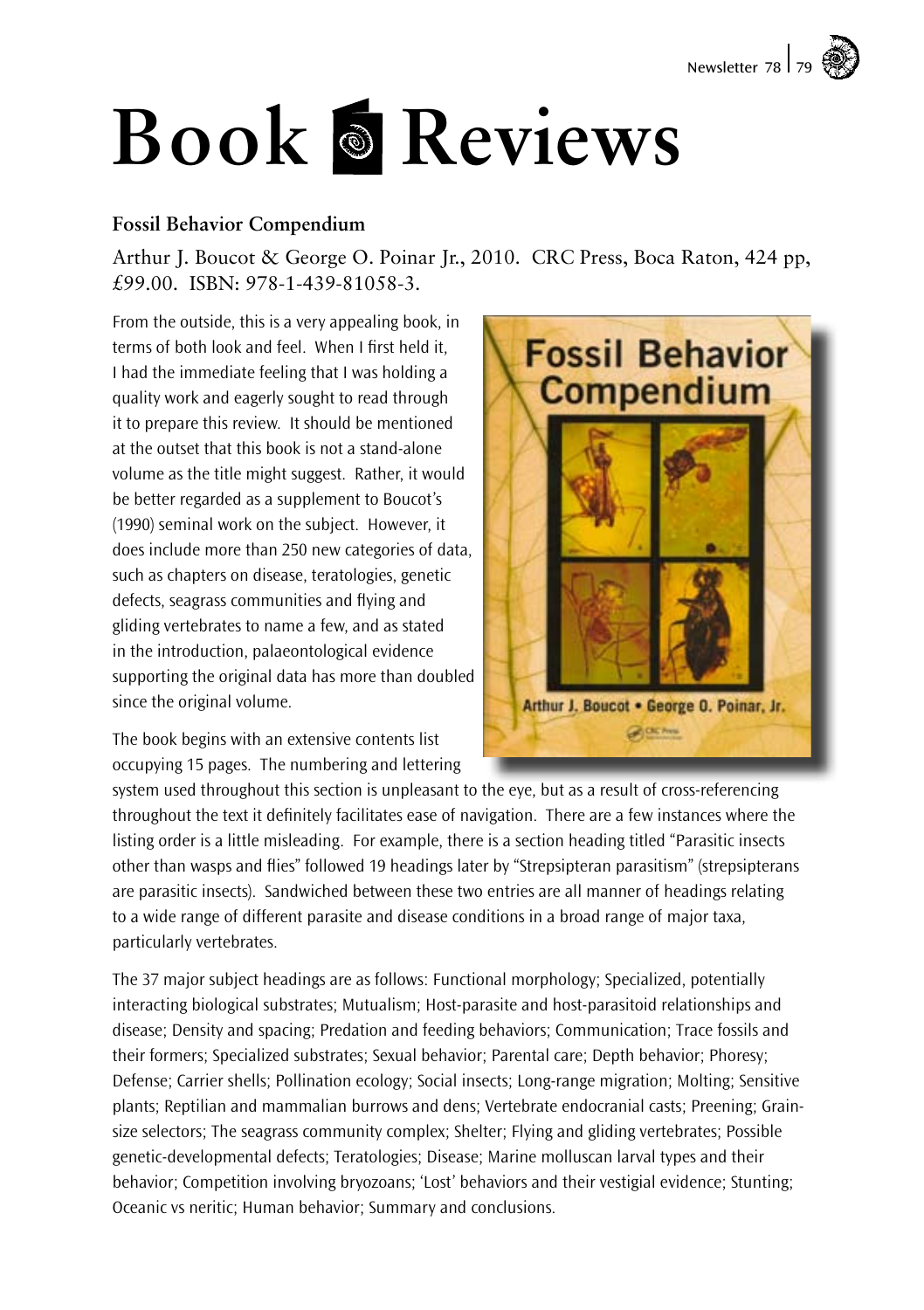Each entry is followed by a 'reliability classification', explained in the introduction, which rates the observed or suggested behaviours from very certain to highly speculative. This is useful for those who may not be familiar with a particular group of organisms, and the speculative categories provide clear avenues for potential future research. The book culminates with an extensive reference section of 83 pages and separate author, taxonomic and subject indices, although the taxonomic index is rather incomplete.

A 'compendium', as per the title of the book, can be defined as 'a collection of concise but detailed information about a particular subject'. I believe that on the whole this has been achieved, but it does not necessarily make for easy, pleasant reading as a result of short sentences and repeated phrases. However, in some cases where the authors have discussed the subject area in more depth then the prose reads very well. Indeed, some subjects are discussed at length and in depth, whereas others are only briefly mentioned in a single sentence with a supporting reference, and to my reasoning there seems to be no particular order to this. Hence, you may be lucky and find your subject area thoroughly discussed or you may simply be referred to the primary literature. One particularly frustrating aspect of this book is that regardless of which chapter you are reading you will almost certainly be referred back to Boucot (1990). Indeed, most of the tabulated data represent "additions" to various tables of Boucot. Hence, as inferred earlier, this work should be treated more as a supplement than as a comprehensive stand-alone volume.

There are a number of instances throughout the volume where it appears that sections have been written in the form of 'separate papers' by the second author, and it really becomes confusing as to how exactly this work has been co-authored. Examples include: Fossil flatus (p. 22); Gregarine infections of insects (p. 54); Notes on the origins and evolution of *Bacillus* in relation to insect parasitism (p. 68); Eggs, oviposition, and maternal care in amber (p. 152); Swinging springtails: phoretic behavior in fossil collembola (p. 183). In the 'paper' on page 54, a new genus and species of parasite from a cockroach in Burmese amber are described and named. This is a highly inappropriate forum for a new taxon, and it is hardly surprising that a Google search of the new genus name reveals only a single result … the website of the publisher.

Given the incredibly broad coverage of this volume it would be impossible for a single reviewer to comment authoritatively on the accuracy and completeness of all taxonomic groups and modes of preservation. Hence, I will comment primarily on arachnid and amber entries as exemplars. In some cases the text can be misleading. For example, page 39 cites a Dominican amber record as the oldest validated example of insect parasitism by a nematomorph. However, the specimen referred to is not an insect, but a spider, and is correctly identified and figured as such under a different section on page 50. Under "Ticks and mites as micropredators and potential disease vectors" there is no mention of the subfossil tick reported from the auditory canal of a Pliocene woolly rhinoceros by Schille (1916). The section concerning "spider webs, spinnerets and bundled prey" correctly cites Zschokke's description of araneoid spider silk in Lebanese amber, but omits a more important paper that actually quantifies and compares spider silk threads in different ambers (Zschokke 2004). This section also refers to *Attercopus* from the Devonian of New York as the producer of the earliest known spider silk, although this fossil taxon is no longer classified as a spider (Selden *et al*. 2008). Important palaeoarachnological omissions include the mass-moult-mate hypothesis in eurypterids (Braddy 2001) and although not strictly behavioural, it would have been worth noting the interesting study by McCoy & Brandt (2009) who determined how to differentiate between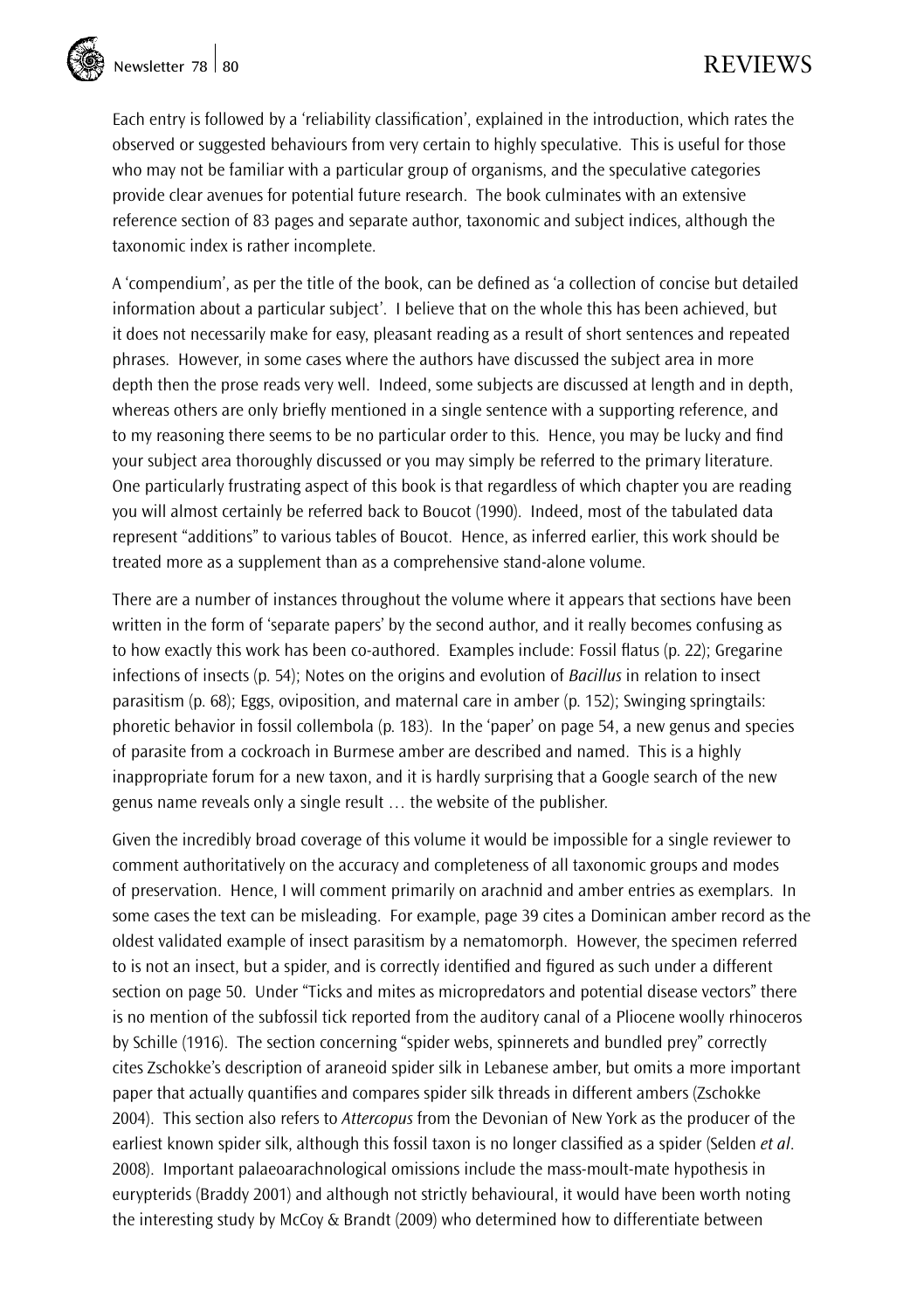scorpion moults and scorpion whole body fossils. This would have fitted rather nicely in the Molting section (Chapter 19). A fossil phoretic pseudoscorpion in Baltic amber described by Judson (2004) was also overlooked. Presumably specialists in other taxonomic groups will note omissions in their own areas of expertise.

As a result of constant new discoveries such works as this volume are usually out of date before, or shortly after, they run off the press. For example, the occurrence of a mantispid larva being carried by a spider in Baltic amber (Ohl 2011) can now be added to the short list of known fossil occurrences of hypermetamorphosis (p. 54, Table 5). An addendum at the end includes some of the more obvious last-minute inclusions of recently published material, but is also evidence of older papers omitted in the main text.

Throughout the volume I spotted 69 typos or inconsistencies (not including the reference list) and in some (but not many) places the wording is rather awkward. Some of the personal communications referred to date back a decade, and one must wonder whether there has been any advance in those areas since that time. Of the 335 figures only 19 are in colour (not including those on the cover). In many cases the image reproduction is poor while in others it is terrible (*e.g.* Fig. 120). Even the quality of the four colour plates leaves a lot to be desired. Most images have been reproduced from other works with permission and only a relatively small number of the images are new. However, some do represent the first published examples of specific behaviours, such as the pseudoscorpion carrying an egg sac (Fig. A27). Overall, the quality of production smacks of print-on-demand, but there is no indication of this on the publisher's website. More attention to copy editing and image reproduction, sharper photos (easy to do now with amber inclusions using automontage software) in colour and better quality paper would better justify the high price of this book.

Although on the whole this review may appear negative, these are only a few pages of minor quibbles relating to a work of 424 pages and taxonomic coverage across the board, throughout the entire fossil record. Of course there are going to be errors and omissions. Nonetheless, I found the book highly informative and often fascinating, and am much richer in knowledge for having read it. It is a book I will certainly refer to on many future occasions and it deserves a place in any comprehensive palaeontological library or palaeo research lab. However, the high cost may exclude it from many personal book collections. As stated in the preface to the book, it is apparent that many genetically determined behavioural characteristics are 'hard wired' and very conservative, implying that they can be used as taxonomic characters at both genus and family levels. The volume certainly provides ample evidence of this.

### David Penney

*University of Manchester*

#### **REFERENCES**

- Boucott, A. J. (ed.) 1990. *Evolutionary paleobiology of behavior and coevolution*. Elsevier, Amsterdam, 735 pp.
- Braddy, S. J. 2001. Eurypterid palaeoecology: palaeobiological, ichnological and comparative evidence for a 'mass–moult–mate' hypothesis. *Palaeogeography, Palaeoclimatology, Palaeoecology*, 172, 115–132.